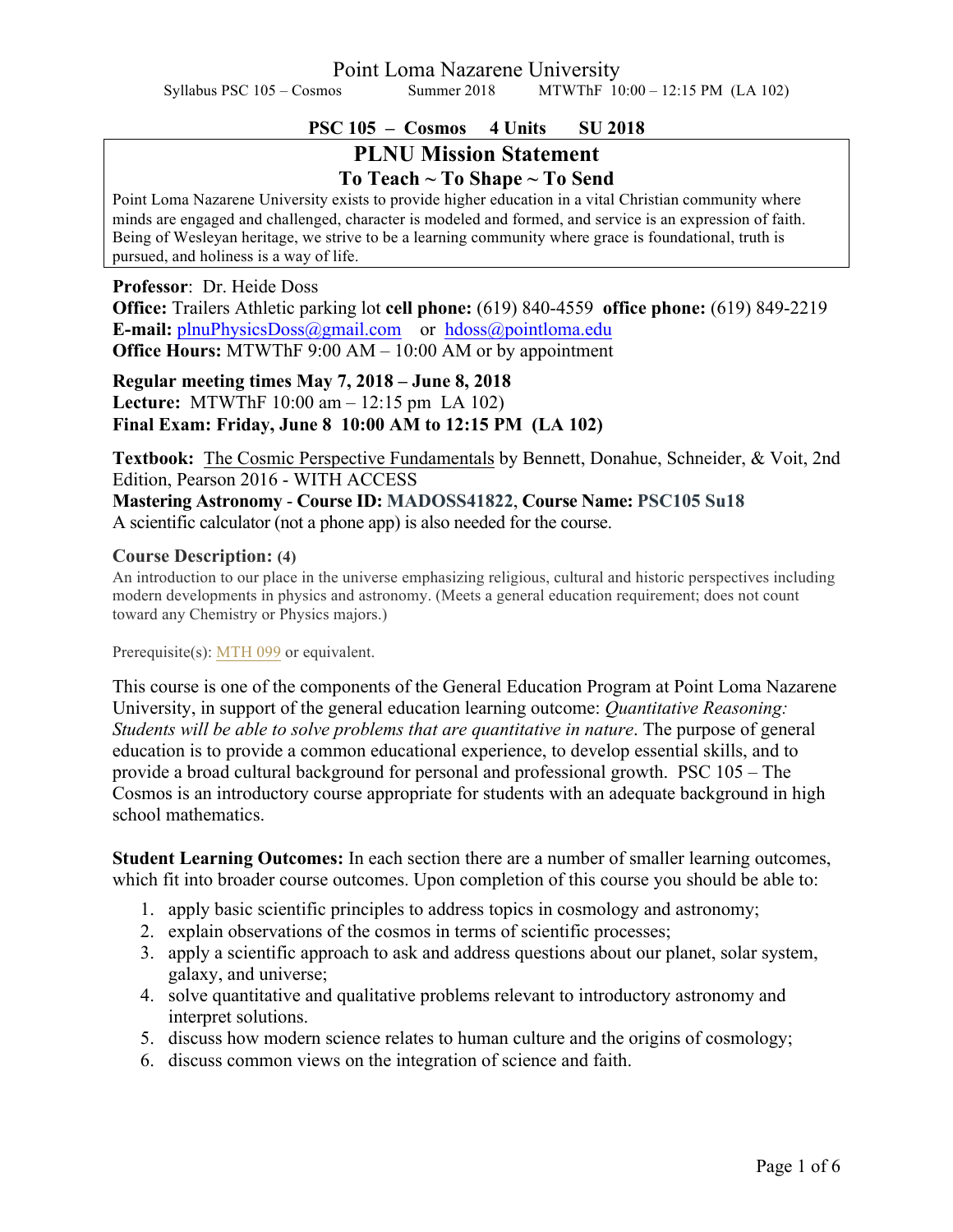# Point Loma Nazarene University<br>Summer 2018 MTWThF 10

Syllabus PSC 105 – Cosmos Summer 2018 MTWThF 10:00 – 12:15 PM (LA 102)

**Pre-class Assignments:** Reading and pre-class questions are due by 9:00 AM the day of class, except for the first class. The pre-class questions are on our class site in Mastering Astronomy at www.masteringastronomy.com. These usually consist of questions and simple problems related to each section of the reading assignment. Pre-class assignments are 5% of the overall grade.

**Homework:** Weekly homework assignments, besides the readings and pre-class questions, can be found on our class site in Mastering Astronomy at www.masteringastronomy.com. Homeworks consist of chapter problem sets in Mastering Astronomy at www.masteringastronomy.com. These chapter problem sets are worth 15% of your overall grade and are due by 11:59 PM as on the date noted in the syllabus and in mastering astronomy. Points earned during class that might come up during the semester will also be included in the homework grade.

Late Work: Late work will not be accepted unless there is a documented emergency. Assignments are due as noted on the syllabus and on Mastering Astronomy. Incompletes are only assigned in extremely unusual circumstances.

## *You must take ALL the exams and the final in order to pass the class***.**

**Papers & Projects:** There will be various papers and projects assigned throughout the semester. These will be equally weighted and total 20% of your overall grade. The assignments and due dates will be discussed in class, and posted on canvas. The grades will only be posted in Mastering Astronomy.

**Exams:** There will be four in-class exams during the semester comprising 40% of your grade. There is also a final exam (worth 20% of your overall grade). Partial credit for non-multiple choice problems will be given for correct reasoning at any step of a problem, but only if it is communicated clearly enough for me to understand. For problems that call for providing your work or explanation, no credit will be given for an answer alone; the method or reasoning must also be shown.

**Missed Exam Policy:** No make-up exams are allowed except for warranted circumstances. Arrangements must be made with me as soon as possible.

**Final Exam: Date and Time:** The final exam date and time is set by the university at the beginning of the semester and may not be changed by the instructor. This schedule can be found on the university website and in the course calendar. No requests for early examinations will be approved. Only in the case that a student is required to take three exams during the same day of finals week, is an instructor authorized to consider changing the exam date and time for that particular student.

Successful completion of this class requires taking the final examination on its scheduled day, **Friday June 8, 2018, 10:00 AM – 12:15 PM**. The final examination schedule is posted on the Class Schedules site. No requests for early examinations or alternative days will be approved. The final exam is worth 20% of your grade.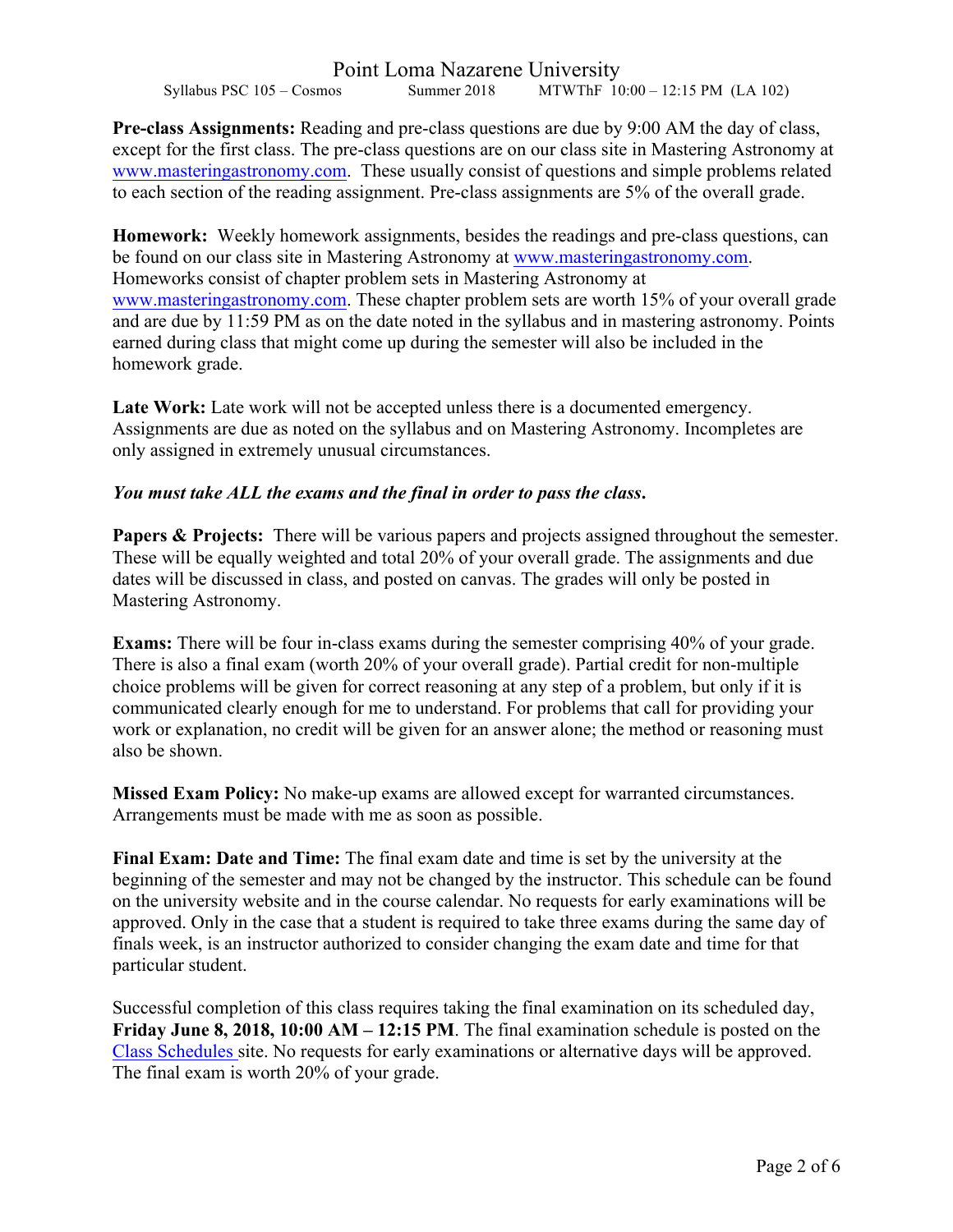| Component         | Weight                    |
|-------------------|---------------------------|
| Pre-Class         | 5%                        |
| Homework          | 15%                       |
| Papers & Projects | 20%                       |
| Tests $(4)$       | 40%<br>(equally weighted) |
| Final Exam        | 20%                       |

Final Course Grade: The points you receive during the course are weighted accordingly:

The grade you earn in this course is based on the following scale:

| A        | $A-$      | B+        | B      | $B-$     |           | ◡         |           | $D+$      |          | $D-$      |
|----------|-----------|-----------|--------|----------|-----------|-----------|-----------|-----------|----------|-----------|
| $S \geq$ | 91.5      | 89.5      | 86.5   | 82.5     | 179.5     | 76.5      | 72.5      | 69.5      | 66.5     | 62.5      |
| 91.5     | $>S \geq$ | $>S \geq$ | $>$ S≥ | $>S\geq$ | $>S \geq$ | $>S \geq$ | $>S \geq$ | $>S \geq$ | $>S\geq$ | $>S \geq$ |
|          | 89.5      | 86.5      | 82.5   | 79.5     | 76.5      | 72.5      | 69.5      | 66.5      | 62.5     | 59.5      |

## **Department Mission:**

The Physics and Engineering Department at PLNU provides strong programs of study in the fields of Physics and Engineering. Our students are well prepared for graduate studies and careers in scientific and engineering fields. We emphasize a collaborative learning environment, which allows students to thrive academically, build personal confidence, and develop interpersonal skills. We provide a Christian environment for students to learn values and judgment, and pursue integration of modern scientific knowledge and Christian faith.

## **PLNU Attendance and Participation Policy:**

Attendance is expected at each class session. In the event of an absence you are responsible for the material covered in class and the assignments given that day.

Regular and punctual attendance at all classes is considered essential to optimum academic achievement. If the student is absent from more than 10 percent of class meetings, the faculty member can file a written report, which may result in de-enrollment. If the absences exceed 20 percent, the student may be de-enrolled without notice until the university drop date or, after that date, receive the appropriate grade for their work and participation. See http://catalog.pointloma.edu/content.php?catoid=24&navoid=1581#Class\_Attendance in the Undergraduate Academic Catalog.

## **Class Enrollment:**

It is the student's responsibility to maintain his/her class schedule. Should the need arise to drop this course (personal emergencies, poor performance, etc.), the student has the responsibility to follow through (provided the drop date meets the stated calendar deadline established by the university), not the instructor. Simply ceasing to attend this course or failing to follow through to arrange for a change of registration (drop/add) may easily result in a grade of F on the official transcript.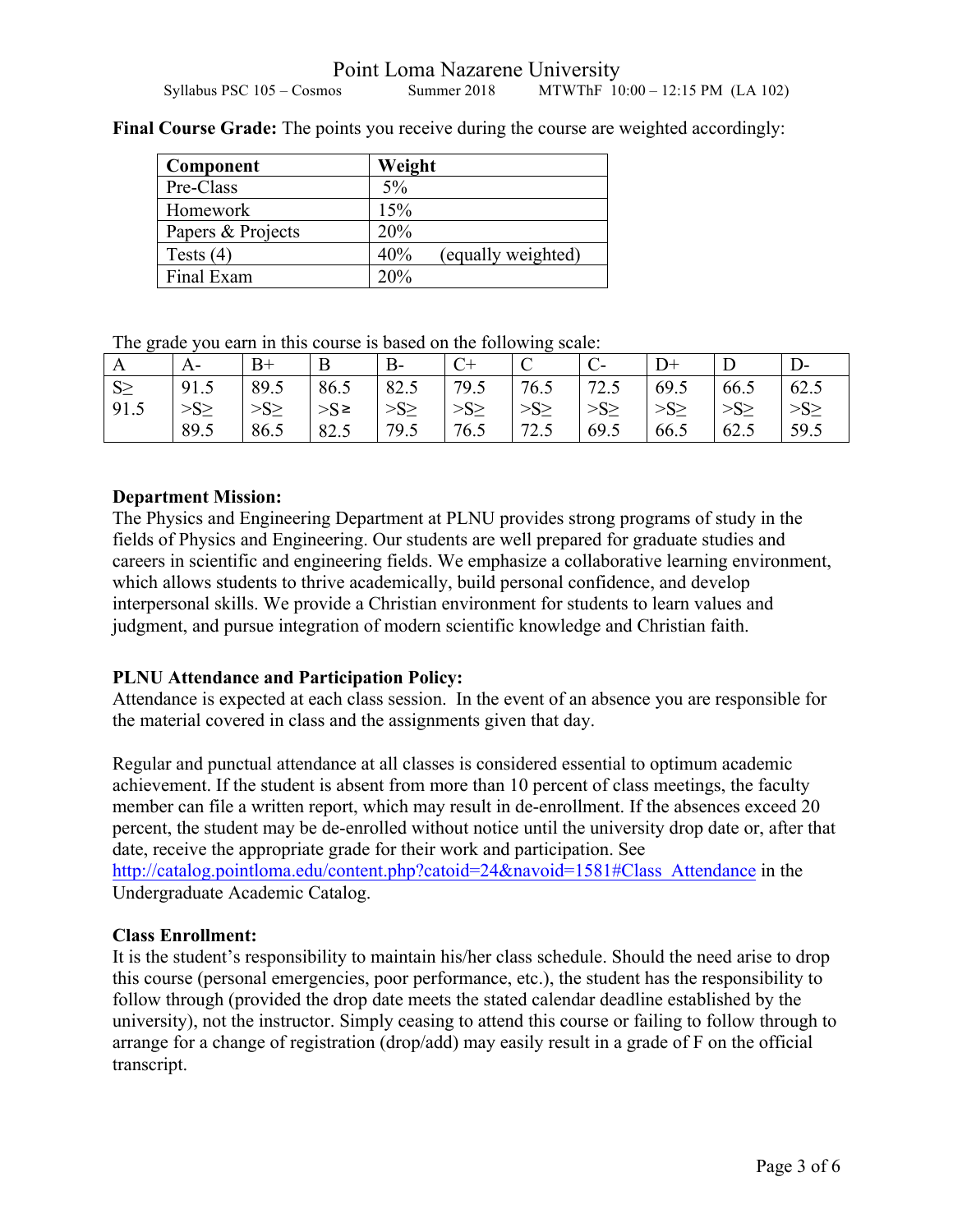## Point Loma Nazarene University

Syllabus PSC 105 – Cosmos Summer 2018 MTWThF 10:00 – 12:15 PM (LA 102)

#### **Academic Accommodations:**

If you have a diagnosed disability, please contact PLNU's Disability Resource Center (DRC) within the first two weeks of class to demonstrate need and to register for accommodation by phone at 619-849-2486 or by e-mail at DRC@pointloma.edu. See Disability Resource Center for additional information. For more details see the PLNU catalog: http://catalog.pointloma.edu/content.php?catoid=24&navoid=1581#Academic\_Accommodations

Students with learning disabilities who may need accommodations should discuss options with the instructor during the first two weeks of class.

#### **Credit Hour:**

In the interest of providing sufficient time to accomplish the stated course learning outcomes, this class meets the PLNU credit hour policy for any 4 unit class delivered over 5 weeks. Specific details about how the class meets the credit hour requirements can be provided upon request.

#### **Copyright Protected Materials:**

Point Loma Nazarene University, as a non-profit educational institution, is entitled by law to use materials protected by the US Copyright Act for classroom education. Any use of those materials outside the class may violate the law.

#### **PLNU Academic Honesty Policy:**

Students should demonstrate academic honesty by doing original work and by giving appropriate credit to the ideas of others. Academic dishonesty is the act of presenting information, ideas, and/or concepts as one's own when in reality they are the results of another person's creativity and effort. A faculty member who believes a situation involving academic dishonesty has been detected may assign a failing grade for that assignment or examination, or, depending on the seriousness of the offense, for the course. Faculty should follow and students may appeal using the procedure in the university Catalog. See

http://catalog.pointloma.edu/content.php?catoid=24&navoid=1581#Academic\_Honesty for definitions of kinds of academic dishonesty and for further policy information.

**FERPA Policy:** In compliance with federal law, neither PLNU student ID nor social security number should be used in publicly posted grades or returned sets of assignments without student written permission. This class will meet the federal requirements by distributing grades and papers individually. Also, in compliance with FERPA, you will be the only person given information about your progress in this class unless you have designated others to receive it in the "Information Release" section of the student portal. See Policy Statements in the undergrad academic catalog.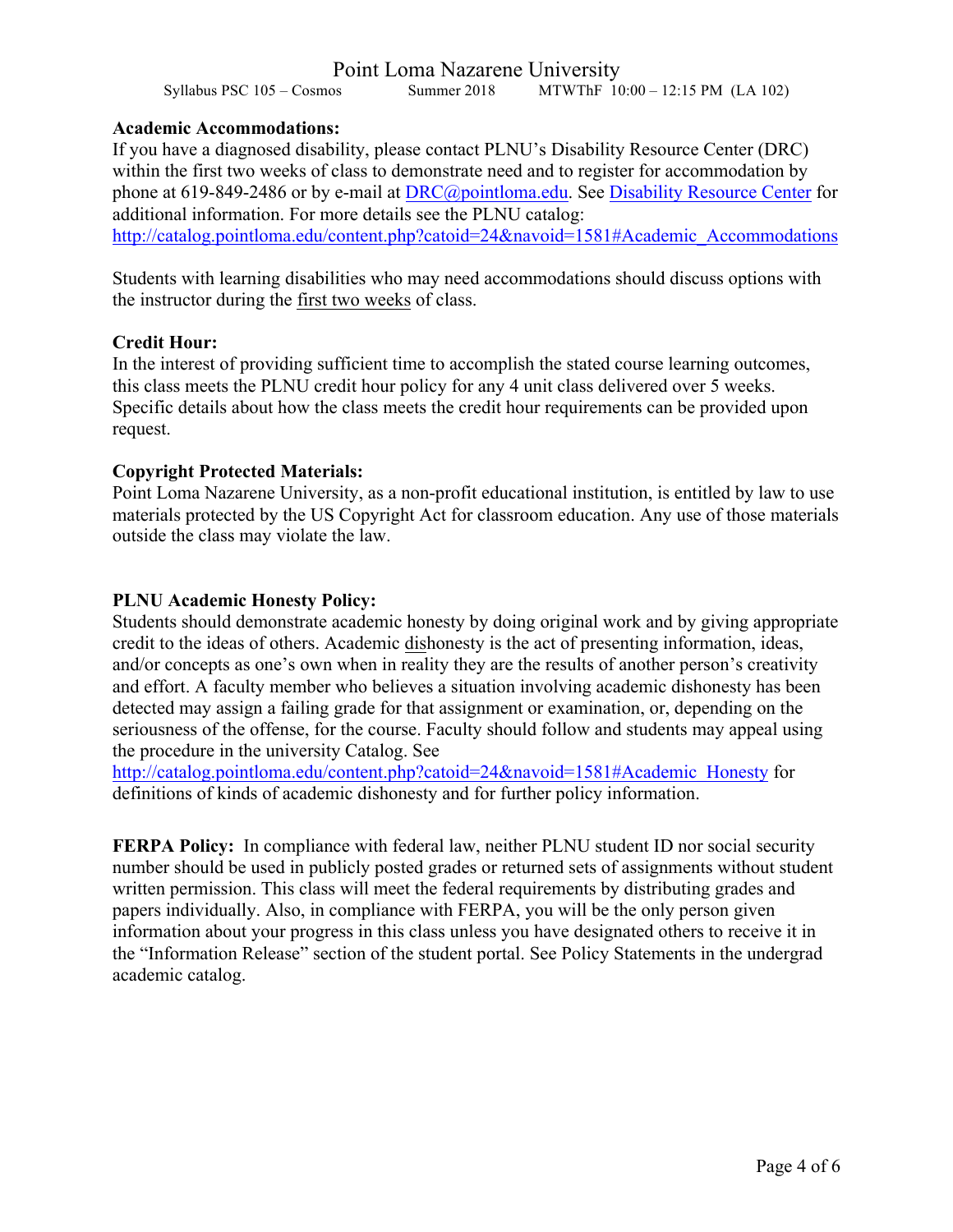Point Loma Nazarene University Syllabus PSC 105 – Cosmos Summer 2018 MTWThF 10:00 – 12:15 PM (LA 102)

**Tentative Course Schedule – subject to updates.** Unless otherwise noted: Pre-class assignments are due by 9:00 AM on day of class. HWs are due by 11:59 PM.

| <b>Date</b>       | <b>Topics</b>                                 | <b>Assignments</b>              |
|-------------------|-----------------------------------------------|---------------------------------|
| 5/7/18            | Science and Faith, Math review                | PC 1 due 5/8                    |
|                   | 1.1 The Scale of the Universe                 | HW ch $1$ due $5/8$             |
|                   | 1.2 The History of the Universe               | HW Mastering Astro due 5/8      |
|                   | 1.3 Defining Planets                          | P0 due 6/1 (observations)       |
|                   |                                               | P1 due 5/11 (our solar system)  |
| 5/8/18            | 2.1 Understanding the seasons                 | PC 1 & PC 2 due by 9 AM         |
| T                 | 2.2 Understanding the Moon                    | HW CH 1 due                     |
|                   | 2.3 The Puzzle of Planetary Motion            | HW Mastering Astro due 11:59 PM |
| 5/9/18            | 3.1 From Earth-Centered to Sun-Centered       | PC 3 due                        |
| W                 | 3.2 Hallmarks of Science                      | HW CH 2 due                     |
|                   | 3.3 The Fact and Theory of Gravity            |                                 |
| 5/10/18           | 4.1 Characteristics of the Solar System       | PC 4 due                        |
| Th                | 4.2 The Birth of the Solar System             | HW Ch 3 & Ch 4 due              |
|                   | 4.3 The Age of the Solar System               |                                 |
| 5/11/18           | <b>Review/Projects</b>                        | PC 5 due                        |
| F                 | <b>EXAM 1 chapters 1-4</b>                    | P1 due (our solar system)       |
| $\frac{5}{14/18}$ | 5.1 Terrestrial Surfaces and Atmospheres      | PC 6 due                        |
| M                 | 5.2 Histories of Terrestrial Worlds           | HW Ch 5 due                     |
|                   | 5.3 Global Warming                            |                                 |
| 5/15/18           | 6.1 Jovian Planets, Rings, and Moons          | PC 7 due                        |
| T                 | 6.2 Asteroids, Comets, and the Impact Threat  | HW Ch 6 due                     |
|                   | 6.3 Extinction of the Dinosaurs               |                                 |
| 5/16/18           | 7.1 Detecting Planets Around Other Stars      | PC 8 due                        |
| W                 | 7.2 Characteristics of Extrasolar Planets     | HW Ch 7 due                     |
|                   | 7.3 Extrasolar Planets and the Nebular Theory |                                 |
| 5/17/18           | <b>Projects</b>                               | PC 9 due                        |
| Th                |                                               | P2 due (space mission)          |
| 5/18/18           | Projects                                      | PC 10 due                       |
| F                 | Exam 2 chapters 5,6,7                         |                                 |
| 5/21/18           | 8.1 Properties of the Sun                     | PC 11 due                       |
| M                 | 8.2 Properties of Other Stars                 | HW Ch 8 due                     |
|                   | 8.3 Visualizing Patterns Among Other Stars    |                                 |
| 5/22/18           | 9.1 Lives in the Balance                      | PC 12 due                       |
| T                 | 9.2 Star Death                                | HW Ch 9 due                     |
|                   | 9.3 Testing Stellar Models with Star Clusters |                                 |
| 5/23/18           | 10.1 White Dwarfs and Neutron Stars           | PC 13 due                       |
| W                 | 10.2 Black Holes                              | HW Ch 10 due                    |
|                   | 10.3 Searching for Black Holes                |                                 |
| 5/24/18           | Projects                                      | PC 14 due                       |
| Th                |                                               | P3 due (stellar)                |
| 5/25/18           | <b>Projects</b>                               | PC 15 due                       |
| F                 | Exam 3 chapters 8,9,10                        |                                 |